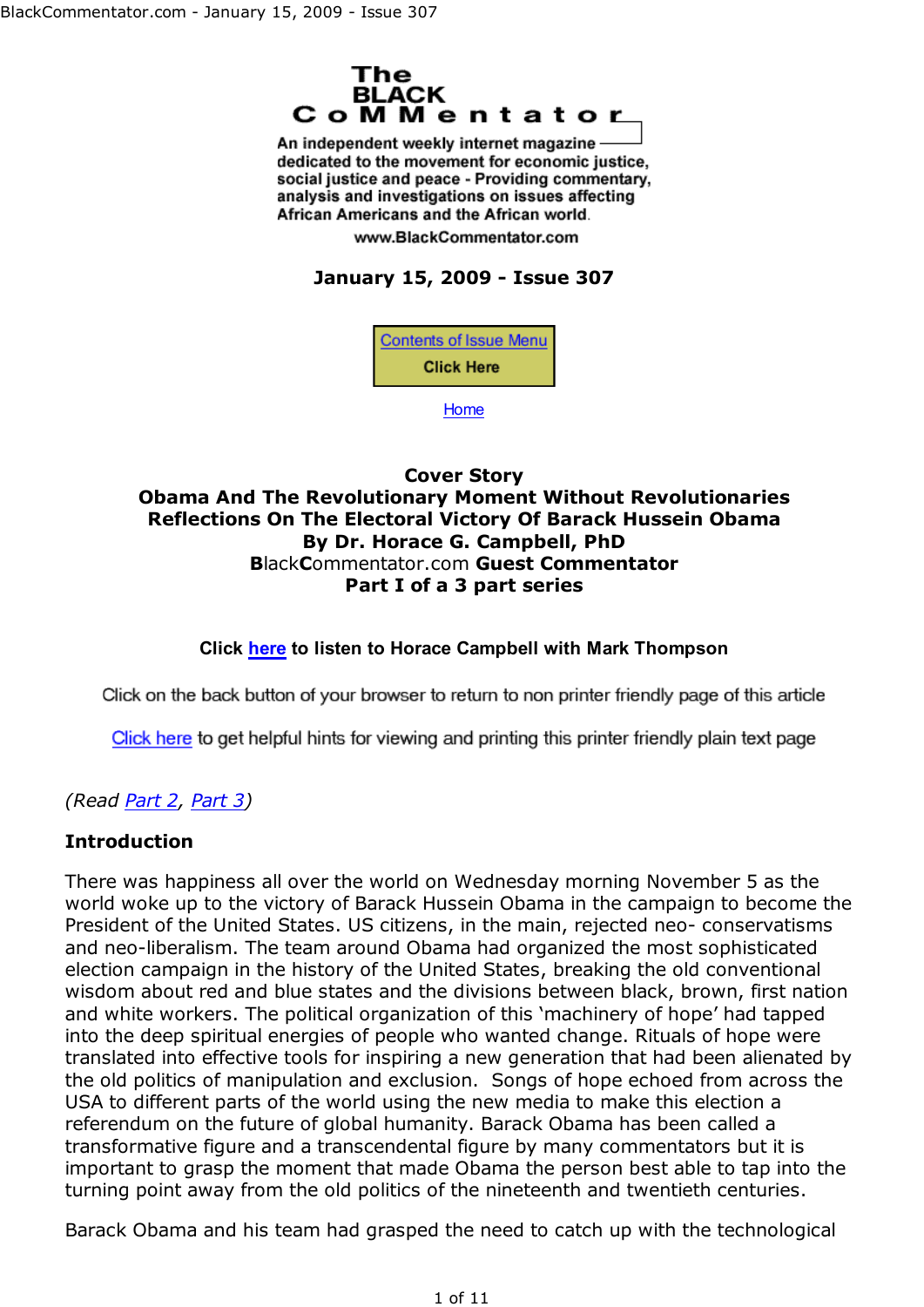change and the revolutionary potentialities of the moment. Obama's election took place in the middle of the push forward to the era of singularity. This is the era were the convergence of information technological tools and the human brain will reach a new level. Unfortunately, many of the scientists working on these new possibilities have been trained in the era of 'white nationalism' and concepts of the hierarchy of human beings. The convergence of biotechnology, nanotechnology, information technology and cognitive technology had opened the possibilities for profound transformations of the relations between humans and the relations between humans and nature. Intentional actions by humans to live in harmony in nature and with each other opened revolutionary possibilities for wealth creation and for global eradication of exploitation, racism and gender discrimination. Yet, trapped by the ideas and conventions of liberalism and neo-liberalism, the Obama transition to the top office in the USA was torn between the past forms of economic organization and the multiple challenges of breaking from the old forms of destruction, war and greed.

Messages of change, hope and peace during the election campaign had resonated with a population that wanted an end to war, militarism, fear and economic terrorism. Environmental destruction, waste, toxic dumps and toxic assets reinforced the cancers of sexism, racism, homophobia and economic exploitation. These are the elements of counter-revolution that had been set in motion after the Civil Rights Revolution in the United States. The election results of 2008 with the landslide victory of Barack Obama flowed from decades long struggles to democratize US society. The old was in the process of dying but the new was seeking desperately to be born. What was missing was the ideological and political clarity to embrace the moment in a way that would transform the politics of the United States.

The urgency of the moment could not await the intellectual and ideological maturation of the citizens of the United States. Forced by the weight of fallout from the conservative and neoliberal ideas about market fundamentalism, the US government nationalized financial institutions (banks and insurance companies) with a massive intervention to save the automobile industry. Because of the ideological lag from the Reagan counter-revolution, the mainstream media and the intelligentsia could not easily use the word 'nationalization.' Henry Paulson termed the moves, 'conservatorship.' This word was more palatable to a class that had created a fictional financial system that rested on the confidence in the US military might. From across the Atlantic, the former Mayor of London, Ken Livingstone commented that the pace of nationalization in the USA and Britain was the fastest in history outside of a revolution. Whether it was called conservatorship or nationalization the real change that was urgent was for citizens to become engaged with these new state institutions so that democracy was not confined to elections. Democratic control and accountability by workers at the nationalized entities would strengthen democracy and democratic participation.

As the consequences of the military defeat of the USA in Iraq became clearer, the quicksand of get-rich schemes on Wall St (termed the financial services industry) evaporated with the schemes called 'credit default swaps' and 'collateral debt obligations' exposed to be fraudulent gambling schemes of humans who were inspired by greed. As the cascading impact of the financial exposure accelerated. there were new stories every day of conmen who had masqueraded as financiers. The recursive process of scandal begetting scandal and scams exposing other scams behind the so called 'financialization' and 'securitization' took place at such a breathtaking speed that the media had no time to hide the depth of the crisis form the working peoples.

Not just in the USA, but internationally, the corrosive repercussions of Bernard Madoff's ponzi scheme with the loss of \$50 billion dollars for 'investors' further eroded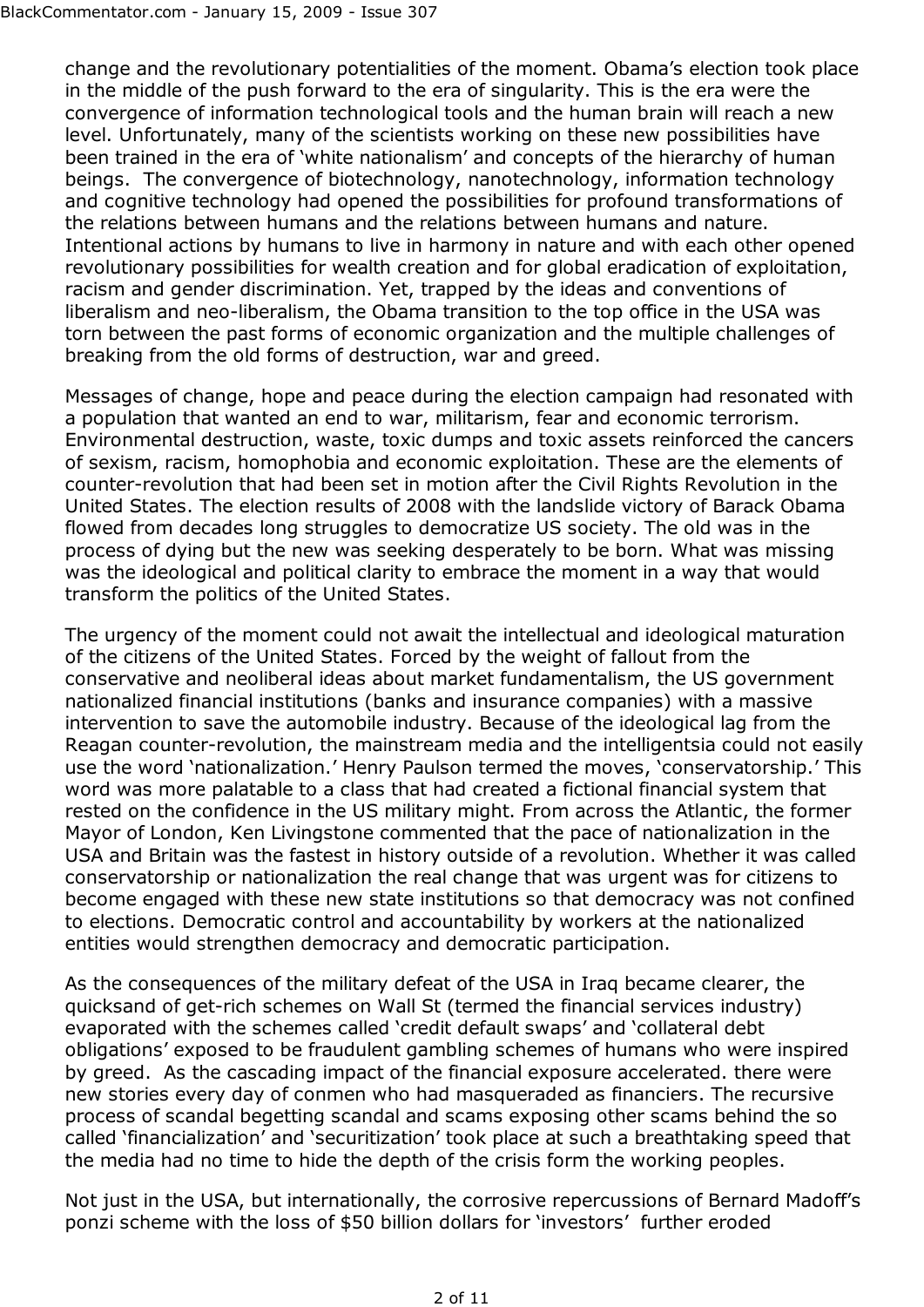confidence in US capitalism. In-so-far as the confidence in the US financial system and belief in the US dollar as the reserve currency of the world was based on trust, the in fighting between different sections of the falling financiers' revealed to Central bankers and peoples all over the world the fictitious nature of the Wall Street edifice.

In this cascading quagmire, sections of the US establishment began to understand that it was the politics of Barack Obama that could save the social system. Hence, during the transition, even though Obama said that there was only one President, the media managers understood the need for his face to give confidence, so he was paraded on television every day. This portrayal of Obama as the steady leader could not hide the news about bail-out, bank failures and the rise in unemployment. When 250 union workers occupied the Republic Windows and Doors plant in Chicago, the move to occupy a factory meant that a definite new stage was reached in US politics in the 21st century. Citizens began to hear of the long -term organizing goals of Unions such as the United Electrical, Radio and Machine Workers of America.

Citizens from all corners of the world joined with those in the United States who were nurturing the birth of the new twenty first century politics. The expectations from this Obama victory triggered new possibilities as workers looked to the Obama administration to reinvigorate interest in the rights of workers in all parts of the world. As with workers in Chicago, the youth began to be released from the fears, insecurities and phobias that had been rained on them by the media and the image makers of the military/industrial/cultural/petroleum complex. Here was one crack in the edifice of mind control. Would the crack in the edifice of mind control unleash a new cultural apparatus in the USA? This break was not only possible but slowly developing even before the inauguration as those media outlets that had enthusiastically supported the militarism of the War on Terror now open the airwaves to new voices and now social groups. All of the contradictions before the society were now being discussed as those who had surrounded Obama now jockeyed for positions in the new administration.

This commentary is to stiffen the resolve of those who supported the Obama campaign not simply to elect an African American as the President of the United States, but to unleash a new democracy where the central aspect of change is based on a new mobilization of the citizen not just to vote but also to govern.

Alice Walker called on the President to govern with happiness. Reflecting on the positive mood inspired by Obama on the night of the election an d the mood of happiness of the multi racial and multinational gathering, Walker wrote,

A primary responsibility that you do have, is to cultivate happiness in your own life. To make a schedule that permits sufficient time of rest and play with your gorgeous wife and lovely daughters. And so on. One gathers that your family is large. We are used to seeing men in the White House soon become juiceless and as white-haired as the building; we notice their wives and children looking strained and stressed. They soon have smiles so lacking in joy that they remind us of scissors. This is no way to lead. Nor does your family deserve this fate.

One way of thinking about all this is: It is so bad now that there is no excuse not to relax. From your happy, relaxed state, you can model real success, which is all that so many people in the world really want. They may buy endless cars and houses and furs and gobble up all the attention and space they can manage, or barely manage, but this is because it is not yet clear to them that success is truly an inside job. That it is within the reach of almost everyone.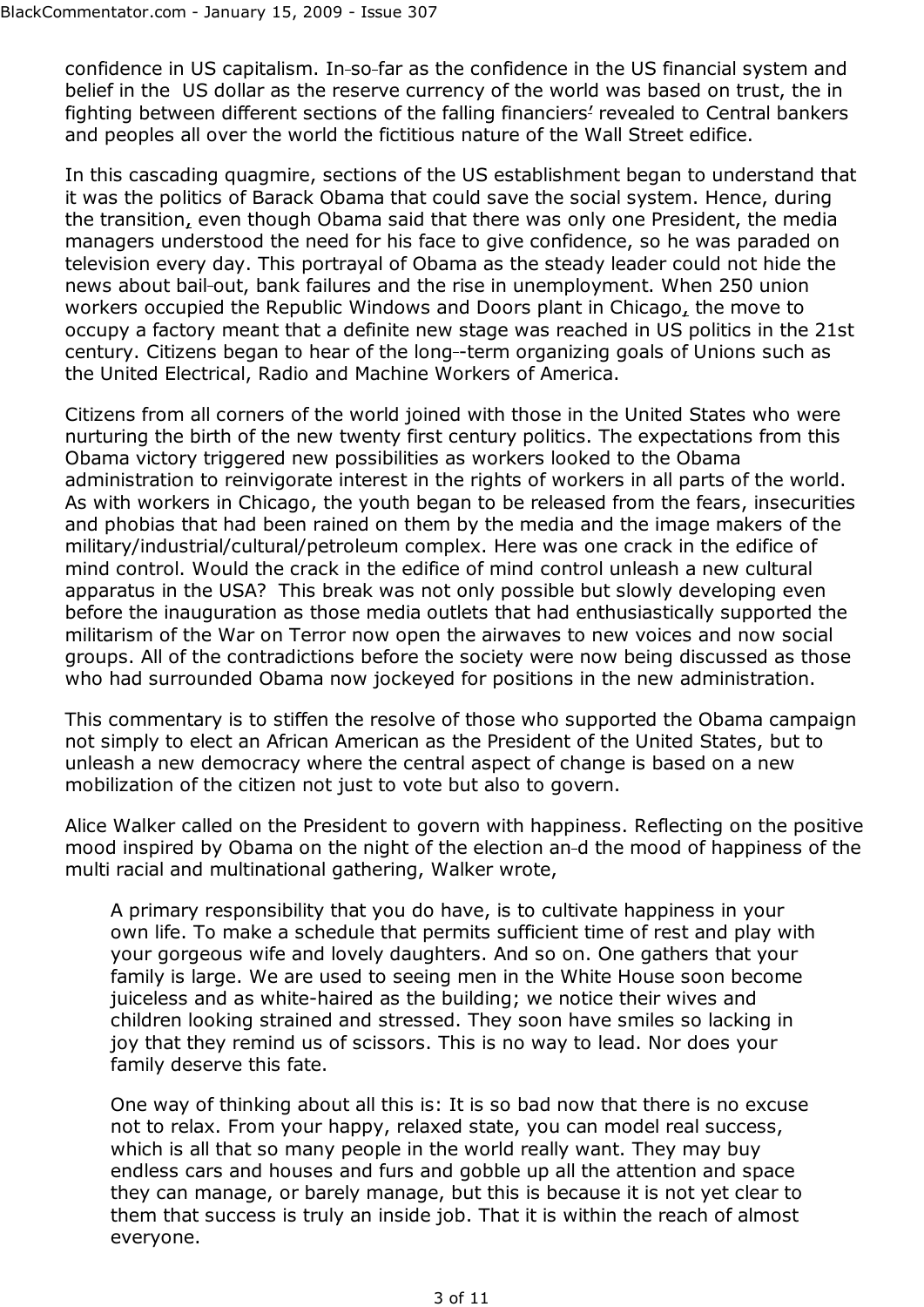How can the progressive movement build on the spirit of happiness and revolution in the midst of an economic depression? This was the challenge of the progressive forces who carried forth **the spirit of optimism** of those who had fought against historic oppression.

We will begin outlining the elements of the counter-revolutionary period in the USA that had instilled unhappiness, fear, insecurity and state repression in the period after the Civil Rights Revolution. Our effort will be to grasp how the counter-revolution was opposed by the peace and justice movements throughout the world and the extent to which the campaign of change to win rode on the crest of the waves created by the peace and justice movement. While highlighting the elements of counter-revolution, it will be the basic thrust of the paper to delineate the delicate political moment that is emerging out of the crisis of capitalism. Past experiences of crisis reveal the moments when those in power seek to mobilize, jingoism, chauvinism, imperialism, racism and sexism to divide working peoples. Adolf Hitler and the Nazis were the most successful in pursuing this division inside Europe to the detriment of the lives of millions of citizens of the planet.

Fascist tendencies that grow on the basis of exploitation and racial genocide have never been far from the surface of US society. While the media shower Obama with praise as the post-racial President, it is the cocoon of privilege that would blind these commentators to the devastating consequences of institutionalized racism in every aspect of social and economic life in the USA. The protracted struggles against racism will continue under President Obama because the election of Obama as the First President of African descent cannot break the mindset of eugenics and the entrenched ideas of white supremacy in the body politic. It is the long term struggle against institutionalized racism and dehumanization that places the struggles against the prison industrial complex as part of opposition to global lockdown. The violations of the Geneva Conventions by the Bush administration abroad followed directly from the torture and violation that continues on a daily basis in the vast and growing prison complex at home.

The peace and justice forces have been able to withstand the neo-conservative onslaught embedded in the imperial war on terror. In the concluding section, this author will seek to grasp how is it that citizens in the USA were caught in a revolutionary moment without revolutionaries. It will be the argument that in so far as the counter- revolutionary ideas of fundamentalism, (religious, military and economic) sought to blunt alternative ideas about social and economic life, the realities and tragedies of hurricane Katrina, the health crisis and cancer epidemic were bringing forth new ideas.

What is necessary is for the old left to develop some self--criticisms, especially with respect to the ideas of racism and hierarchy of human beings. Some sections of this historic left expended an unusual amount of energy critiquing the transition process while they were slowly learning that the resolution of the crisis will not be dependent solely on the actions of what is done by US citizens. The capitalist crisis is a global crisis and the management of the end of the dollar hegemony is necessary to ensure that the decline of the super power status of the USA is not exploited by racists and neo-conservative forces. A new morality in politics requires repair. This is where reparations become the cornerstone of the next phase of the US revolutionary process.

### **Obama's victory in the context of counter-revolution**.

Samir Amin, in his book, *The Liberal Virus: Permanent War and the Americanization of*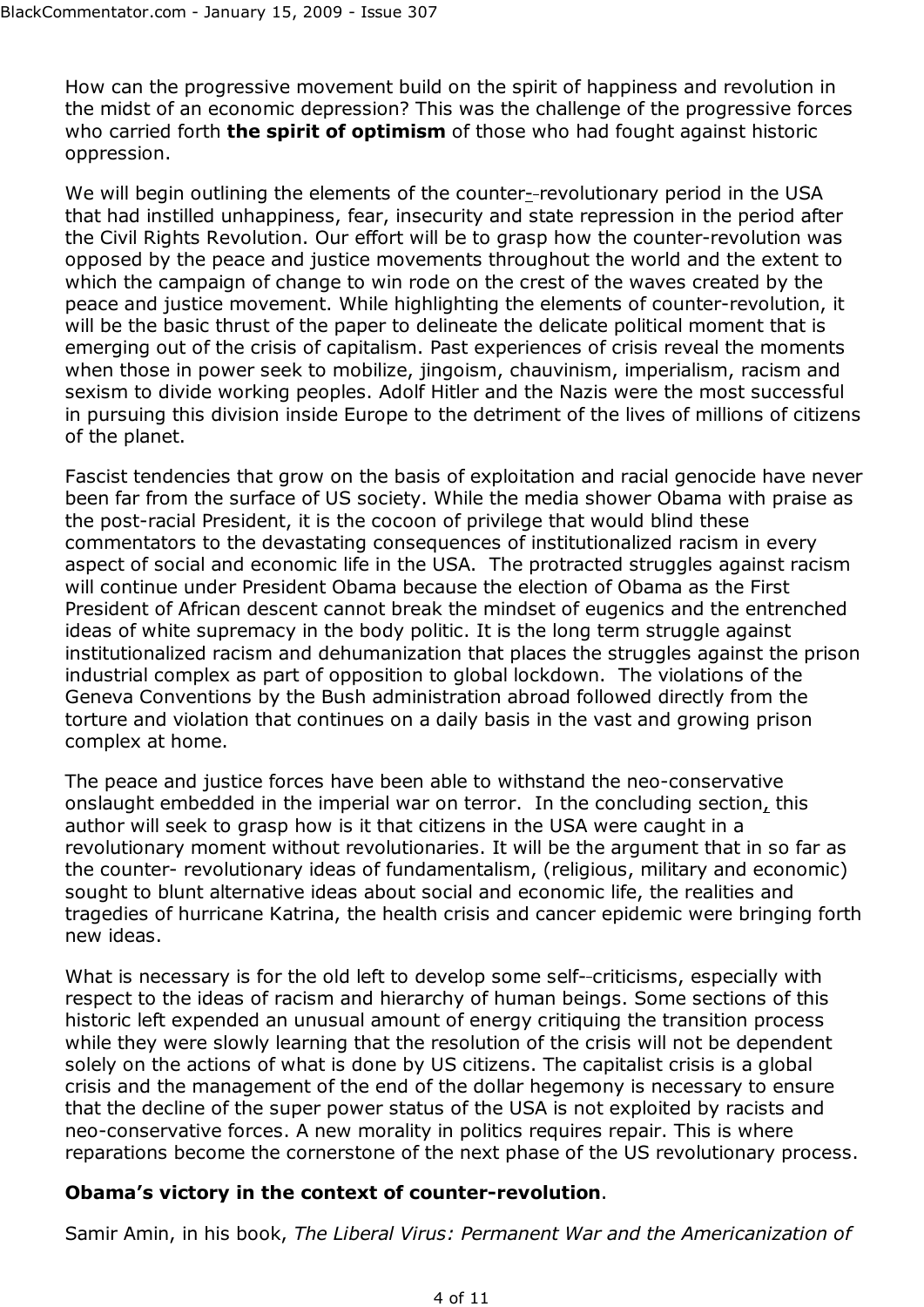*the World,* sounded a warning about the possibilities of genocide of epic proportions if humanity followed the logic of neo-liberalism that sought to change agriculture around the world to follow the forms of agricultural production of Western Europe and North America.

"Peasant agriculture, accounting for 3 billion humans, faces economic extermination by 20 million modern farms", he warned in this book.

Here Amin made the connection between the imposition and promotion of genocidal economic relations embedded in neo-liberalism. At the same time, while sounding this warning, Amin traced the history of the ideas of liberalism in Western Europe and North America pointing to the dangerous forms of this ideology as it had matured with the context of enslaving Africans and the genocide of First Nation Peoples. Amin, in dissecting the ideology of liberalism in Europe after the French Revolution, drew solace from the survival of the ideas of equality within Europe. Even while acknowledging the rise of fascism and imperialism in this tradition of equality, Amin was more optimistic about the future of political change in Western Europe than in the United States. In the *Liberal Virus*, he argued that US militarism will be far more barbaric than earlier forms, pillaging natural resources and destroying the lives of the poor. This sobering assessment of the liberal traditions of the USA brought out clearly the history of the ideology of liberalism and the rise of neo-liberalism that preached the linkages between liberty and the market. The virus is based on the view that the market brings US citizens the opportunity for liberty. But to defend this liberty, US citizens had to support permanent war.

Neo-liberalism and market fundamentalism were the most visible sign-posts of the conservative ideas in the USA that stood at the foundation of counter-revolution. Within the USA, it was the presence of the revolutionary traditions of the black working peoples along with their allies from the white, brown and First Nation Peoples that had held back counter-revolution into developing full blown fascism. Samir Amin downplays the long traditions of anti-racist struggles in the USA, where black people instinctively understood that, "extreme inequality is not only tolerated, it is taken as a symbol of "success" that liberty promises." Samir Amin's adage that 'liberty without equality is equal to barbarism' is not a theoretical point but reflected the lived experiences of the long struggles of institutionalized racism, Klan violence and police brutality. It was the organized and unorganized actions of the black liberation traditions that prevented full blown fascism in the USA in the last depression. and war from 1929 to 1945.

German society is widely known as the high point of the degeneration from counter– revolution to full blown fascism in the 20th century, but many of the economic, social and intellectual underpinnings of German fascism had their origins in the eugenics movement in the United States. No less a person than the President of the United States, Theodore Roosevelt had expressed the most fascist ideas when he argued that,

Society has no business to permit degenerates to reproduce their kind.... Any group of farmers, who permitted their best stock not to breed, and let all the increase come from the worst stock, would be treated as fit inmates for an asylum.... Some day we will realize that the prime duty, the inescapable duty of the good citizens of the right type is to leave his or her blood behind him in the world; and that we have no business to permit the perpetuation of citizens of the wrong type. The great problem of civilization is to secure a relative increase of the valuable as compared with the less valuable or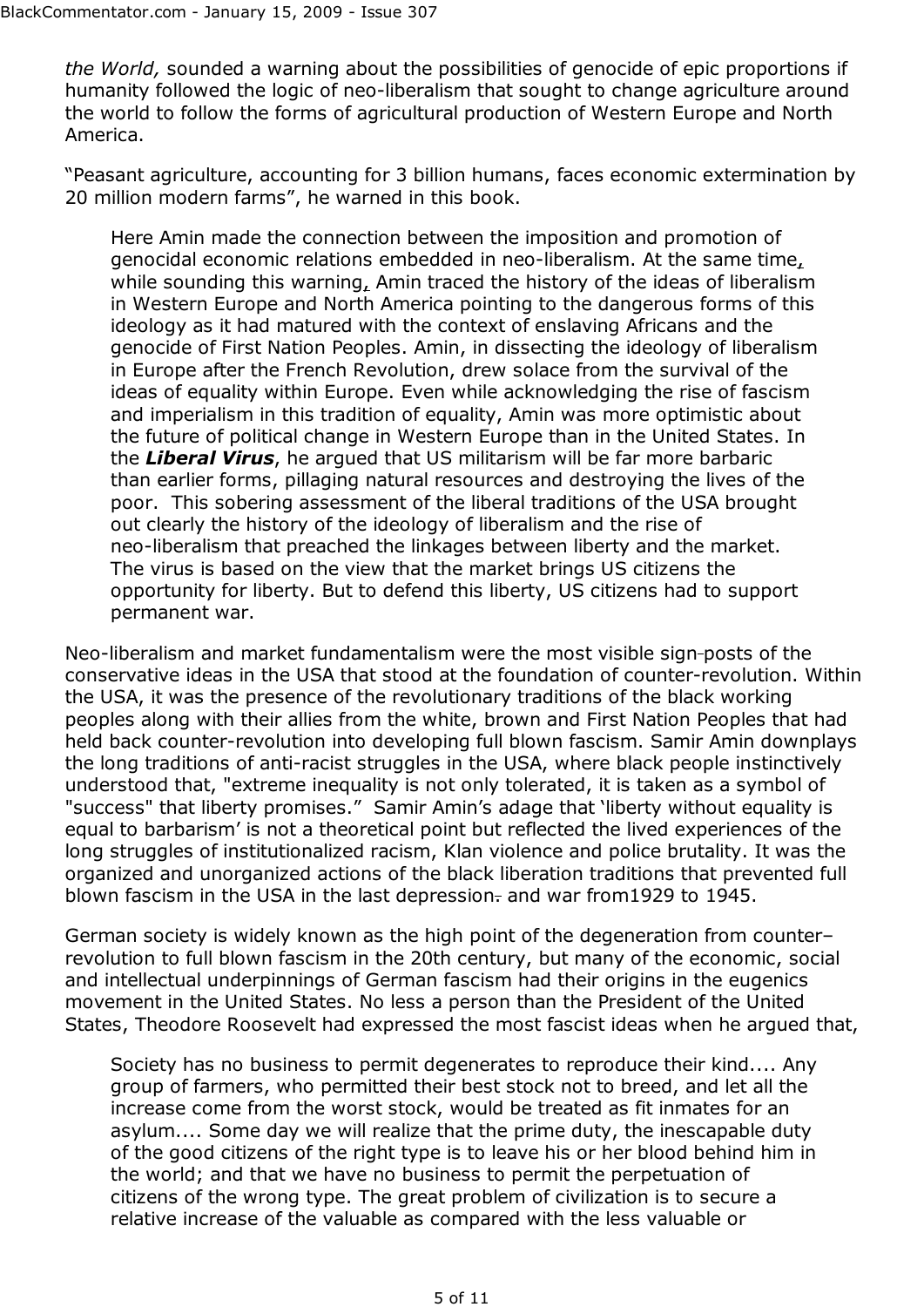noxious elements in the population... The problem cannot be met.

I wish very much that the wrong people could be prevented entirely from breeding; and when the evil nature of these people is sufficiently flagrant, this should be done. Criminals should be sterilized and feebleminded persons forbidden to leave offspring behind them... The emphasis should be laid on getting desirable people to breed..." Quoted from **The Biotech Century**, page 117

Averell Harriman (former Governor of NY and one of the most important leaders in the Democratic Party for over 50 years) grew up in a household where his mother was the main financial supporter for the Eugenics Records Office at the Cold Spring Harbor Laboratory. This was the center for research on eugenics and human heredity. So potent were the ideas of eugenics in the USA that even leaders of the Women's movement who were struggling for the right to vote subscribed to the fascist ideas of eugenics. Margaret Sanger said, "Eugenics is … the most adequate and thorough avenue to the solution of racial, political and social problems."

These statements reveal the reality that genocidal thinking was never absent form US society. Genocidal thinking as manifest in the US eugenics movement is the kind of thinking that devalues the lives of other human beings on the basis of their race or ethnicity. Just when concerned citizens were inquiring as to whether there were linkages between the Eugenics research at the start of the century and the new directions from the Human Genome Project at Cold Spring Harbor, James D. Watson made the clear statement in 2007 that the Africans were less intelligent than Europeans. As a Nobel Prize winner in medicine and one time head of the Cold Springs Harbor Laboratory, Watson was bringing his considerable scientific reputation to consolidate scientific racism in the community of those involved in genetic engineering.

Eugenics had graduated from the death camps of the Germans to the white lab coats of research parks across Universities in the United States. Universities were competing for start- up funds to establish Life Science centers where the ideas and principles of James Watson would be supported under the guise of academic and scientific research (Would resources from the Obama stimulus package go to these researchers without a fuller ethical inquiry into the current forms of eugenics in the USA?)

The US society had been able to escape the worse aspects of the capitalist depression of the thirties because a progressive coalition had supported the Democratic Party and the administration of Franklin Delano Roosevelt. This was the anti-racist coalition that turned its back on the segregationists that had dominated the Democratic Party between1865 and 1933. It is not by accident that in preparation for his role as the President of the United States, Obama is preparing his administration for massive state intervention and infrastructure projects similar to the New Deal.

The New Deal was not simply a massive government project to jump start the economy, it was a political alliance between labor, anti-racist forces, socialists and the anti–fascist faction of the capitalist class. Ultimately, it was military Keynesianism that broke the depression but blacks had to fight a prolonged and protracted struggle against the chauvinistic and racist ideas that formed the basis of the liberal ideology of US capitalism.

Space does not allow for an elaboration of the protracted struggles from the fight against fascism globally, but it is important to restate the fact that imperialism, militarism and expansionism thrived inside the United States after World War II. As early as the fifties, when President Dwight Eisenhower had warned of the rise of the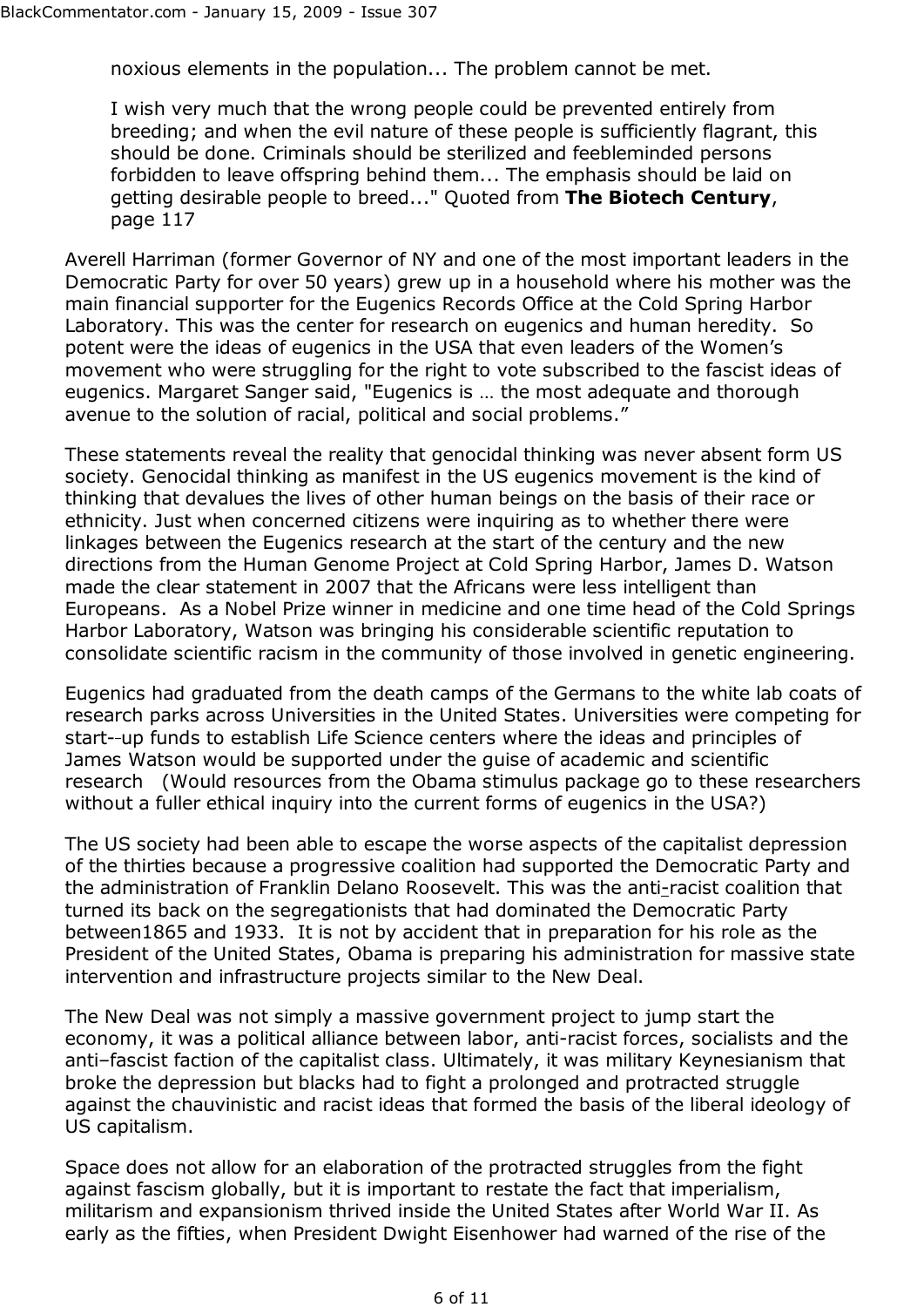Military Industrial Complex, the sociologist C. Wright Mills had written in his book of the development of the **Permanent War** economy and the interlocking directorates between the military, the economic and the political elite. Mills also very early outlined how the military industrial complex was corrupting the mission of the University so that the eugenics thinking within the society reinforced the devaluation of other humans while celebrating free markets.

## *Militarism, the Breton Woods Institution and US Imperialism*

Both imperial wars of the twentieth century had been precipitated by the challenges of German capitalists to the dominance of the British imperialists. One by-product of British imperialism and militarism was the centrality of the British Currency (the Pound sterling) as the currency of world trade. In the midst of fighting fascism in Germany there were concerns in the United States for the reconstitution and the recomposition of global capitalism after the war. Thus, in 1944, the Breton Woods system was instituted so that the USA could become the international headquarters of capitalism. The establishment of the International Monetary Fund (IMF) and the International Bank for Reconstruction and Development (IBRD) or the World Bank – entrusted the defence of international capitalism in the hands of the US ruling class. The dollar was enshrined as the currency of world trade (replacing sterling) and the USA used the strength of the dollar to support the reconstruction of capitalism in Western Europe.

Despite the competition between US and European capitalists, the USA supported European Reconstruction under the Marshall Plan to wean the European working classes away from ideas of socialism and new modes of organizing economic life. The dollar as the reserve currency of the international trading system was aligned to the British pound and this cemented the special relationship between the USA and Britain. Under the articles of agreement of the IMF, the USA was supposed to maintain the value of the dollar at US \$35 to an ounce of gold. This arrangement held until the USA exhausted itself in its attempt to roll back the decolonization process, manifest in the struggles against the peoples of Vietnam.

### *The Civil Rights movement and the rise of counter- revolution.*

The war against the peoples of Asia and Vietnam strengthened the capitalist classes with a vested interest in the military industrial complex. A core set of ideas relating to social Darwinism, survival of the fittest, control of labor, the build-up of the military to confront communism, and the rolling back of liberation movements were reproduced in the educational system that taught and celebrated racial genocide. African Americans had to wage a concerted struggle in the streets, in the factory, at the voting booth and in schools for the rights that had been enshrined in the UN Universal Declaration of Human Rights. These struggles for social and economic rights were designated as a component of the Civil Rights revolution and the Obama electoral campaign was a direct beneficiary of many of the ideas, strategies and tactics that had been developed in the struggles for the Civil Rights Act of 1964 and the Voting Rights Act of 1965.

Cultural artists captured the continuities between the Civil Rights Revolution as they wailed, "Rosa Parks sat so Martin Luther King could walk" "Martin Luther King walked so Obama could run." Kwame Ture had forewarned of the linkages between the Civil Rights Revolution and the future revolutionary trajectory of the United States in the book, **Ready for Revolution**.

The counter-revolution of global militarism, anti-communism sexism, and superexploitation of immigrants was most manifest in the campaign of assassinations against the Black Liberation Movement. The assassination of Martin Luther King Jr. Malcolm X,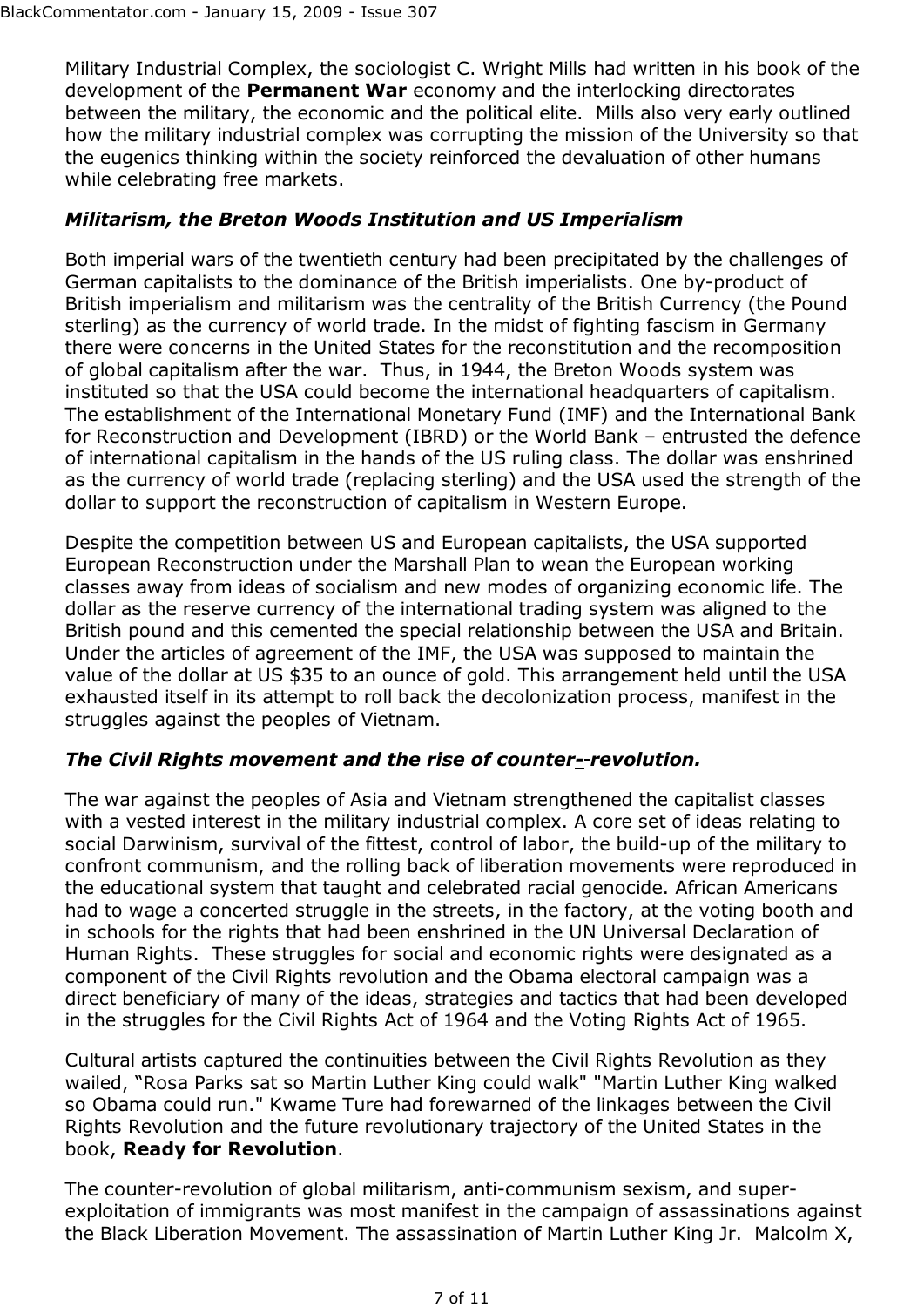school children, church goers, Robert Kennedy, John F. Kennedy and the Cointelpro frame up and street killings were meant to halt the coalescence of the Black Liberation movement with the revolutionary traditions of the USA. This counter-revolutionary period had a base in the intellectual culture of the society and found a political base in Reaganism. It was appropriately called the Reagan Revolution. As this counter revolution deepened, Newt Gingrich proudly called himself a revolutionary. In his book on the Bush administration, *What Happened: Inside the Bush White House and Washington's Culture of Deception*, Scott McClellan outlined the plans of Donald Rumsfeld, Dick Cheney and the neo-cons for a permanent campaign or permanent revolution

It was the peace movement nationally and globally that intervened in the permanent campaign. Historically, the Black Liberation movement had served as an inspiration for the anti-war movement, the peace movement, the Free speech movement, the gay and liberation movement, the women's movement, the environmental justice movement, the anti- colonial movements (eg Puerto Rico and anti-apartheid) and sections of the workers movement. These movements did not agree on a strategy for liberation but it was understood that the capitalist mode of production stood as an obstacle to human freedom, self-emancipation and limited independence. Through the culture of the Civil Rights movement, the US media was beamed all across the world so that cultural heroes such as Mohammed Ali was not simply an American hero but a hero to all antiimperialist forces.

Subsequent to the defeat of the USA in Vietnam, the counter-revolutionary forces set out to roll back the gains of the Civil rights period. Professor Ronald W. Walters has chronicled the various policies of the conservative forces in his book, *White Nationalism-Black Interests: Conservative Public Policy and the Black Community.* Professor Walters correctly documented how the radical section of the conservative movement captured power in the United States and drew attention to how the Clinton administration strengthened these conservative forces. The conservative sections of the capitalist class invested in think tanks and foundations to recast the free market ideas of neo-liberalism. The Heritage Foundation and the American Enterprise Institute emerged slowly during the period of Ronald Reagan to settle at the apex of a network of foundations, publications, columnists, radio talk show hosts, religious organizations, professional fund-raisers, and endowed professors to promote the ideas of white supremacy and obscene militarism. The basic dogma of both conservatism and neo-liberalism was based on the strength of the military and the fight against communism. After the fall of the planned economies in Eastern Europe in 1989, the intellectuals of the conservative movement in the USA were emboldened to believe in the supremacy of the US form of organizing economic life. By the end of the twentieth century, capitalism was presented as a religion with the market as the 'deity of choice.' It was in this euphoria over the triumph of capitalism when Harvey Cox penned, 'the Market as God.'

Throughout this period of the massive buildup of US military, the European capitalists who had been crushed during Second World War set about the establishment of the European Union in order to establish a common currency to compete with the dollar as the currency of world trade. After the massive deficits of the US government, the Europeans refused to continue to finance the US deficits. As long as the dollar was the currency of world trade, the USA could finance its deficits by printing money and by militarily occupying other countries to reinforce US cultural domination. The conflict and cooperation between the European Union and the USA was camouflaged but after the convergence of the European economies with a common currency, the Euro (in 2002), the competition between the USA and Europe was out in the open as the EU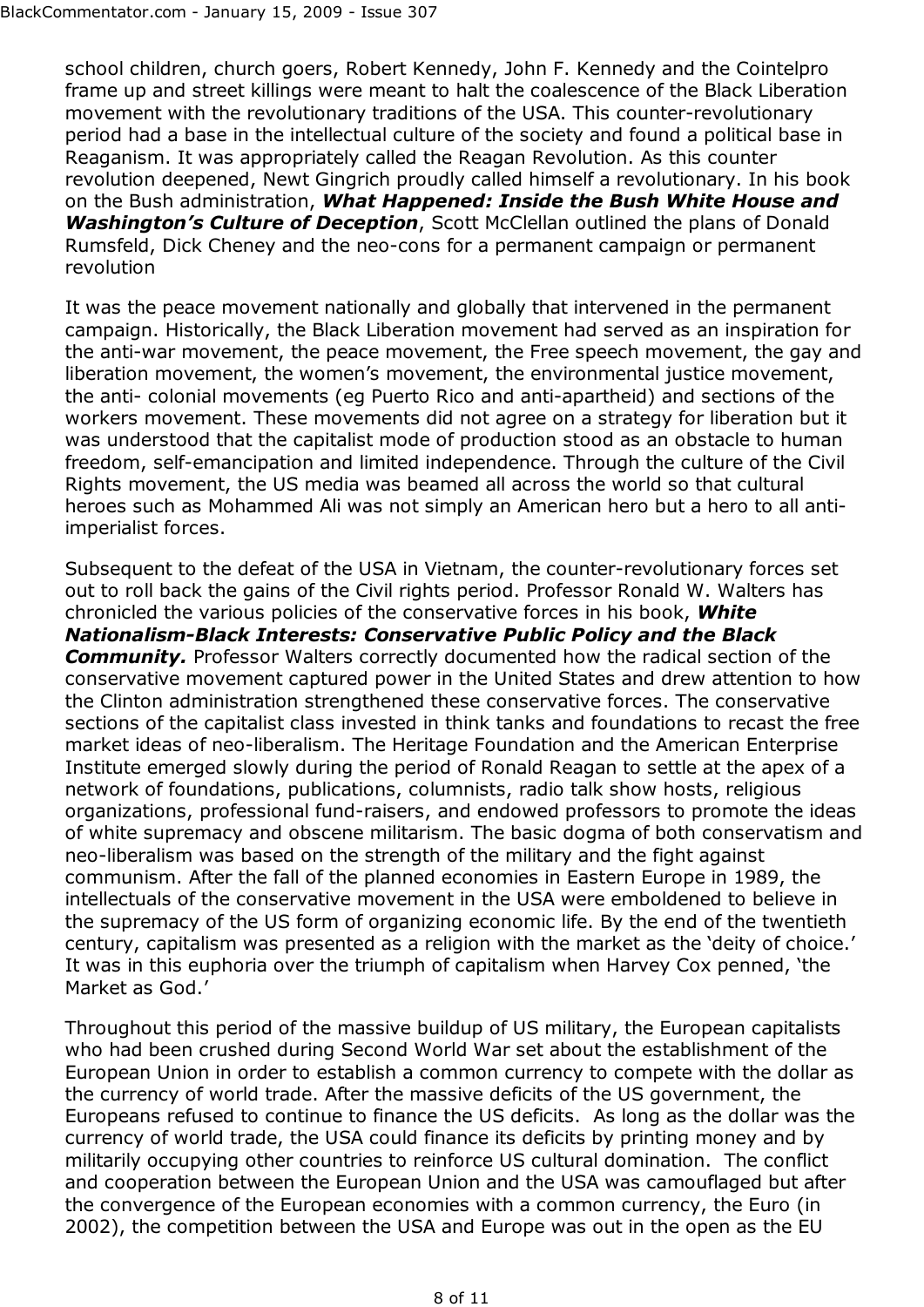sought to develop another imperial front in the international system.

Cultural imperialism reinforced the US corporations as the film and media complex was placed at the service of those who promoted genocidal thinking and militarism. Ronald Reagan, as an actor, cemented the linkages between militarism and the media during his rise to power and his actual service as President 1981-1988. Republican-style attacks and negative campaign tactics were introduced into corporate public relations as an essential ingredient of eugenics and mind control. One central component of mind control was to induce fear and pessimism in the ranks of the most oppressed. The genius of the election Obama campaign was to make a leap beyond the cynicism and callousness of the rulers who believed that the oppressed could be divided forever.

**The Audacity of Hope** was translated from a book project into a ground operation that intervened to halt the permanent campaign of Karl Rove and the Republican Party. Rove was the activist on the political front while Cheney and Rumsfeld were the militarists to consolidate the counter evolution that had been given a fillip in the Reagan period. There were very few differences between the two main political parties over the neo-liberal project, and, in fact, the Clinton administration was most aggressive in advancing the neo-liberal trade deals along with the promotion of the World Trade Organization. While the Clintons actively promoted the neo-liberalism of trade and deregulation internationally, it was left to the second Bush administration to fully promote deregulation and aggressive militarism.

Within this period there were conservative elements that were proud to be called imperialists. Of these formations, the Project for a New American Century (PNAC) led by Donald Rumsfeld and Richard Cheney called on conservatives to be proud of being imperialist and were not afraid to declare that the United States was above international law. The varying writers who proclaim the need for US imperialism are documented in the book, *The New Imperialism* by David Harvey. This author wants to go beyond David Harvey and note that the one section of the academic left has been unwilling to grasp the full dangers that have been outlined in the *Liberal Virus.* Academic treatises on imperialism treated the wars in Afghanistan and Iraq as bad decisions of a neoconservative cabal instead of understanding this militarism and war as emanating directly from the permanent war culture.

Chris Hedges linked this permanent war culture to the Christian right and the culture of despair in order to promote the American fascists. In his brilliant clarification off the signposts of American fascism, Hedges highlighted the 'cult of masculinity,' the religious crusades, the war on truth and the commercialization of God as the key sign posts of American fascism. This author would agree with these signposts with the qualification that the vibrant peace movement, the abolish prison movements, the black liberation movement, the reparations movement, the women's movement and the environmental justice movement developed as a counterweight to fascism. Hence this author termed the period not as fascist but one of counter-revolution.

There were key elements to this counter-revolutionary period.

1. Re-segregation and the entangled hierarchies in the USA and at the global level (called Global Apartheid - hierarchies most evident in the organization of urban communities, the system of schooling and absence of schools).

2. Economic polarization and disparities globally. Concentration and centralization of capital taken to new heights (dominance of Wall Street and dollar hegemony).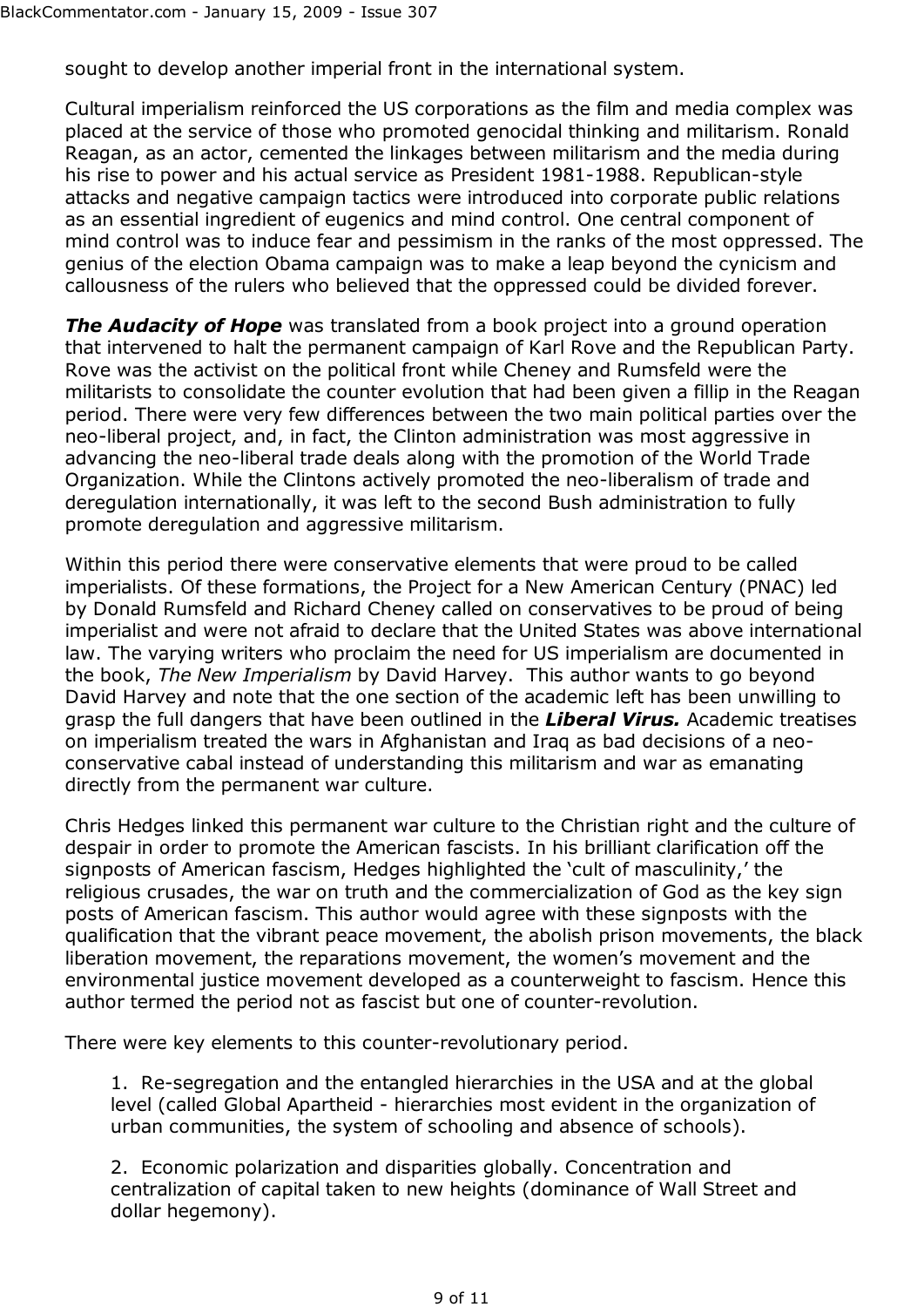3. Twenty-first century eugenics, such as AIDS, Sterilization, Designer babies, Biometrics and the cancer epidemics.

4. International Drug and Military interconnections: Ritalin culture, wars on drugs and crack cocaine epidemics (global drugs, finance infrastructure) feeding the prison industrial complex.

5. Religious Fundamentalism (especially Christian, Islamic, Jewish and Hindu fundamentalism).

6. Armaments Culture, (Militarism and military humanitarianism - war and influence of intelligence, security apparatus, information warfare (multi-billion expenditure on war and the development of nuclear weapons).

7. Media disinformation, psychological warfare and mind control.

8. Environmental decay: pollution and global warming (most manifest in Hurricane Katrina and the aftermath).

9. Big Pharmaceutical conglomerates, genetically modified food and seeds.

- 10. Racism at a new level.
- 11. Sexism, deformed patriarchy, and homophobia.

It should be noted that the identified elements of counter-revolution–militarism, war, eugenics, institutionalized racism, Ritalin culture, environmental decay and toxic racism, propaganda and psychological warfare, economic disparities, bell curve ideas of schooling, re-segregation, sexism and homophobia–cannot be understood in isolation. Within this counter-revolutionary period militarists and anti-democratic forces thrived in all parts of the world. Because of the degree of concentration of capital that had been reached, the counter- revolutionary politics of the one per cent of billionaires on Earth imposed the politics of retrogression and negative human relations not only for citizens of the USA but for most of humanity. In the process there was a vast array of institutions that were organized to demobilize and disorganize the citizens of the world.

*(Read Part 2, Part 3)*

Click here to comment on any article in this issue or see what others are saying in the **The BlackCommentator Readers' Corner Blog** 

*BlackCommentator.com Guest Commentator, Dr. Horace Campbell, PhD, is Professor of African American Studies and Political Science at Syracuse University in Syracuse New York. His book,* Rasta and Resistance: From Marcus Garvey to Walter Rodney *is going through its fifth edition. He is also the author of* Reclaiming Zimbabwe: The Exhaustion of the Patriarchal Model of Liberation *and is currently working on a book on* Obama and 21st Century Politics**.** *He has contributed to many other edited books, most recently, "From Regional Military de-stabilization to Military Cooperation and Peace in South Africa" in* Peace and Security in Southern Africa (State and Democracy Series) *, edited by Ibbo Mandaza. He has published numerous articles in scholarly journals and is currently writing a book on the Wars against the Angolan peoples. Click here to contact Dr. Campbell.*

> **Contents of Issue Menu Click Here**